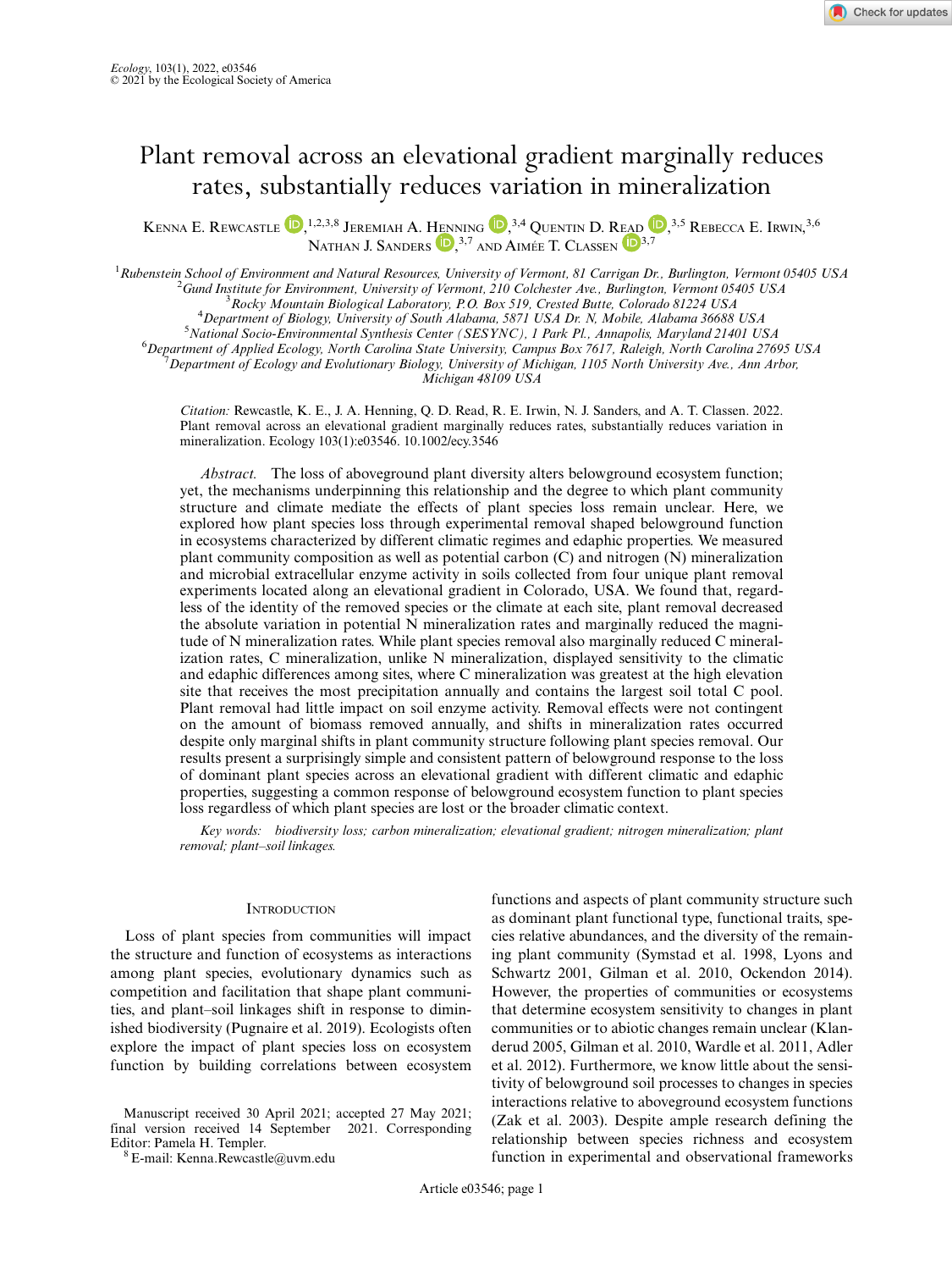(Tilman and Wedin 1996, Grace 2016), we also know that the loss of individual species from a plant community can have a different impact on the biodiversity–ecosystem function relationship than is captured by studies that assess this relationship in the direction of increasing diversity across a biodiversity gradient (Naeem et al. 1995, Fox and Kerr 2012, Kardol and Fanin 2018). Plant removal experiments, especially when conducted across an environmental gradient, can be used as a tool to address many of these problems that arise when attempting to quantify the impact of losing a plant species on ecosystem function (Sundqvist et al. 2013).

Some plant species have a disproportionately large impact on soil processes due to their dominance (Smith and Knapp 2003, Avolio et al. 2019), the uniqueness of their traits in a community, or their longevity on the landscape, i.e., long-lived perennial species. The loss of these influential plant species from a community should have a greater impact on ecosystem processes than the loss of a plant species with a less pronounced presence in the community (Tilman et al. 1997, Chapin 1998, McLaren and Turkington 2010). In short, the identity of the plant species that is lost from an ecosystem should matter when predicting the impact of species loss on belowground processes (Wardle et al. 1999, Johnson and Phoenix 2008). In a 2003 review, Díaz et al. proposed three mechanisms as pathways by which plant species removal impacts ecosystem function as the loss of a single plant species shifts species interactions: (1) Ecosystems could respond to the loss of the specific functional role filled by the removed species, (2) changes to ecosystem function could be a response to the reassembly of the remaining community members following the loss of a species, and (3) changes to ecosystem function could be a response to the disturbance of the removal treatment itself through loss of aboveground biomass. By incorporating treatments that account for each of these mechanisms of plant species removal impact, removal experiments are uniquely positioned as an experimental framework to discern the pathways by which removing a single plant species can impact belowground ecosystem function.

Environmental conditions such as growing season temperature and precipitation modulate the relationship between above- and belowground ecosystem components, meaning that the loss of the same plant species could have a starkly different impact on belowground processes in ecosystems characterized by different climates (Klanderud and Totland 2005, Brooker 2006, Bardgett et al. 2013). Changes in climate as well as the associated environmental stress alter both the direction and magnitude of plant–soil feedbacks (van der Putten et al. 2016, Baert et al. 2018). The nature of this feedback effect is highly variable and depends on the context of both present environmental conditions and the legacy of historical climate (Kaisermann et al. 2017). The soil microbial communities involved in carbon (C) and nitrogen (N) mineralization, the nutrient recycling processes in terrestrial ecosystems, may also be limited by different abiotic factors than is the aboveground community. Thus, global change drivers may decouple above- and belowground linkages as plant and microbial communities respond differently to environmental change (Wardle et al. 2013, Classen et al. 2015).

Taken together, the effect of losing a plant species from a community on belowground ecosystem processes likely depends on the functional identity of the plant species removed, climatic context, and the degree to which plant community structure shifts following the species loss (Díaz et al. 2003, McLaren and Turkington 2010, Wardle et al. 2011, Pugnaire et al. 2019). However, the influence of the combination of factors described above on the relationship between plant species removal and belowground ecosystem processes has yet to be empirically tested using field experiments. Therefore, to understand the biotic and abiotic variables that shape the impact of species loss on potential C and N mineralization, we sampled a series of plant removal experiments established at different sites across an elevational gradient. We predicted that the effect of removing a dominant plant species would vary across the environmental gradient, with the greatest decrease in belowground mineralization rates following plant removal occurring at the lowest elevational site where moisture limitation, i.e., environmental stress, is the highest (García-Palacios et al. 2018, Pugnaire et al. 2019). We also hypothesized that the impact of plant species removal on belowground processes would scale with the amount of biomass removed from each plot (Díaz et al. 2003, McLaren and Turkington 2010). Our results lend insight to how the loss of species from communities might alter important nutrient cycles in climatically different ecosystems through the restructuring of plant communities and ecosystem function.

## MATERIALS AND METHODS

To investigate the impact of removing a plant species on C and N mineralization, we sampled four existing, independent plant removal experiments located at four locations along an elevational gradient near the Rocky Mountain Biological Laboratory, Gothic, Colorado, USA. Each of the four experiments removed different focal plant species, and the experiments have been running from 5 to 17 years. A dominant plant species was removed at each site along the elevational gradient, but, because there is nearly complete turnover of the plant community across the elevational gradient, the identity of the removed species was different at each elevation, confounding the functional type of the removed species as well as environmental conditions across the elevational gradient.

At the low elevation site, located at 2,740 m above sea level (asl; 38.71° N, 106.82° W), we removed the dominant plant species Wyethia  $\times$  magna (Asteraceae), a perennial forb that is a stable hybrid of Wyethia amplexicaulis and W. arizonica (Weaver 1915), by clipping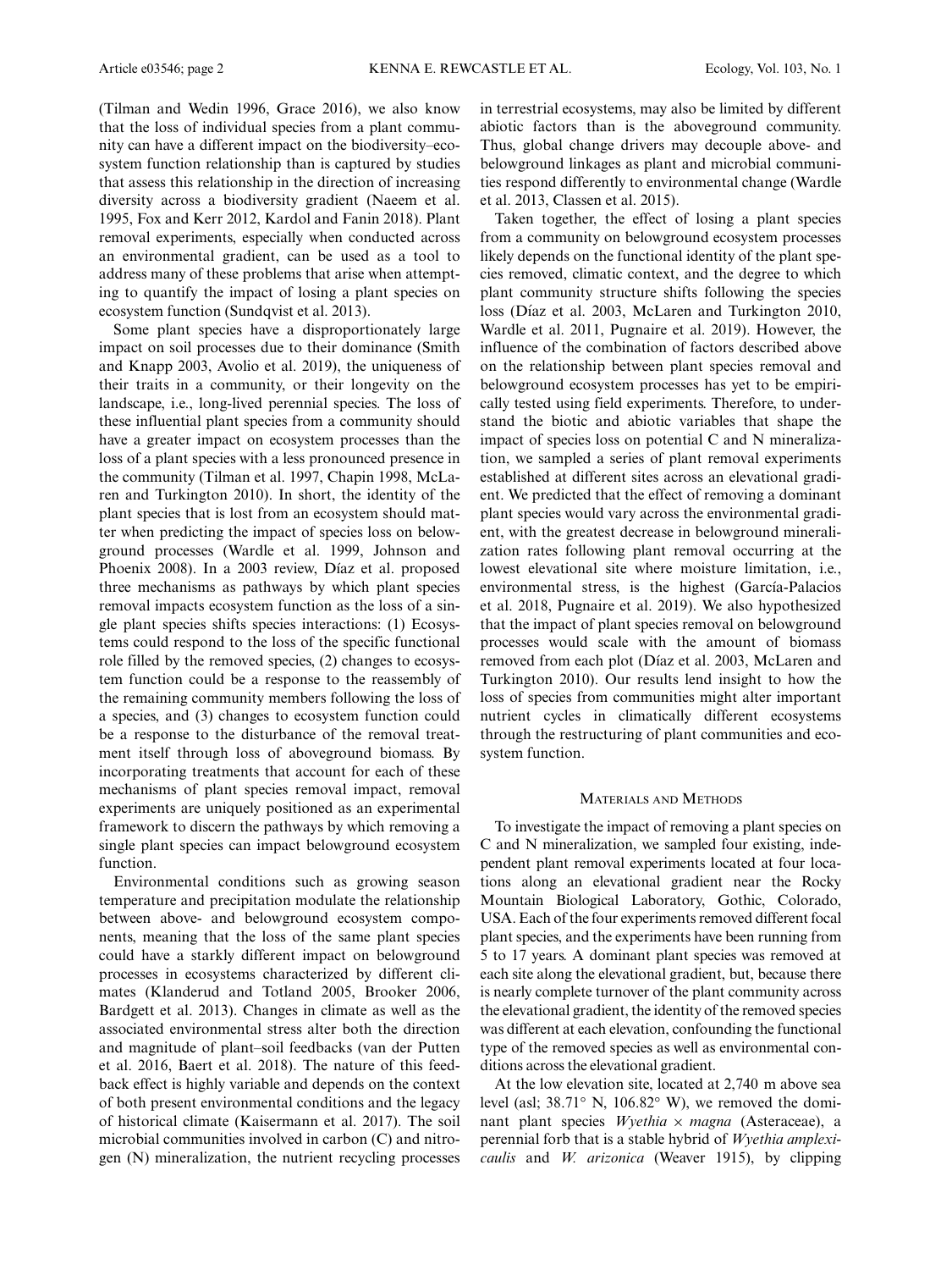aboveground biomass to the soil surface annually for 5 yr prior to sampling. Plots at this site were  $2.0 \times 2.0$  m in area  $(n = 8)$ . Soils at the low elevation site were classified as Mayoworth loam. At the mid-low elevation site, located at 2,890 m asl (38.95° N, 106.98° W), we maintained a 17-yr removal of Linaria vulgaris (Plantaginaceae), a perennial, invasive forb with an extensive horizontal root system, in  $2.0 \times 2.0$  m plots (n = 6) (Wilke and Irwin 2010). Plants were removed from the mid-low elevation site by gently pulling on the base of the plant to remove the aboveground biomass and a small portion of the L. vulgaris root mat. Soils at the mid-low elevation site were classified as Tine sandy loam and Bassel sandy loam, depending on the slope of each plot. At the mid-high elevation site, we removed Festuca thurberi (Poaceae), a perennial grass that forms shallow but dense root systems, by clipping to the soil surface annually for 7 yr prior to sampling. Removal treatments at the mid-high elevation site (2,904 m asl, 38.94° N, 106.99° W) were applied in  $1.5 \times 1.5$  m plots (n = 4; Read et al. 2018, Henning et al. 2019), with soils at this site classified as Leaps silty clay loam. In the  $W$ . magna and F. thurberi removals at the mid-high and low elevation sites, a small amount of glyphosate herbicide was applied to the remaining base of the stems after the aboveground biomass was removed to attempt to kill belowground biomass. Herbicide was only applied to stem bases at these sites for the first 2 yr of the removal treatments, and because of the meticulous way in which it was applied to the base of the remaining stems following removal using a paintbrush, we are confident that herbicide application had negligible effects on the fitness of the other plant species. At the high elevation site (3,460 m asl, 38.99° N, 107.06° W), we removed the dominant species Juncus drummondii (Juncaceae), a perennial rush that grows in thick bunches, by clipping aboveground biomass to the soil surface annually for 5 yr before sampling. Plots at this site covered an area of  $2.0 \times 2.0$  m ( $n = 8$ ). Soils at the high elevation site were classified as Moran-Rubble land complex, characterized by extremely gravelly loam/sandy loam. Roots of the removed plants species were left intact at all sites that used clipping to remove aboveground biomass in removal treatments (low, mid-high, and high elevation sites) in order to minimize disturbance caused by the removal treatment for the remaining plant species and the soil community. While L. vulgaris individuals were removed by tugging gently on the base of the stem, removing some root biomass in the process, the majority of the root runners that extend horizontally just beneath the soil surface remained in the soil.

In addition to the control (i.e., no plant biomass removed from plots with the focal species naturally present) and individual species removal treatments present at all sites, the mid-low and mid-high elevation sites had an additional random biomass removal treatment where biomass from random plant species was removed to reflect the amount of biomass that was removed annually from the treatments in which a specific plant species was removed. This treatment was intended to isolate the disturbance effect that plant removal has on the remaining plant community through loss of aboveground biomass. Finally, a natural control treatment, i.e., plots where the focal plant species was naturally absent, existed at the mid-low elevation site. Table 1 summarizes site-level experimental design, climate data for the 2018 growing season, relative abundance of the focal species at each site, and the average amount of biomass removed annually from removal treatment plots at each site.

During the peak of the 2018 growing season, when aboveground biomass was greatest at each site, we conducted plant community surveys by visually assessing the percentage of the plot area covered by each plant species. Rare species were recorded as covering <1%. At

TABLE 1. Focal species removed, experimental design, and climate variables for each of the four field experiments included in this study.

| Site                  | Length of<br>experiment<br>(yr) | Plant species<br>removed    | Replication<br>(n) | Elevation<br>(m above<br>sea level) | Growing season mean |                       |                             |                                                      | Mean                                                             |                                     |
|-----------------------|---------------------------------|-----------------------------|--------------------|-------------------------------------|---------------------|-----------------------|-----------------------------|------------------------------------------------------|------------------------------------------------------------------|-------------------------------------|
|                       |                                 |                             |                    |                                     | Temperature<br>(°C) | Precipitation<br>(mm) | Soil<br>moisture<br>(VWC, % | Relative<br>abundance<br>of focal<br>species $(\% )$ | <b>Biomass</b><br>removal<br>rate<br>$(\text{dry } g/\text{yr})$ | Soil total<br>C(gC/kg)<br>dry soil) |
| Low<br>elevation      | 5                               | Wyethia $\times$<br>magna   | 8                  | 2,740                               | 15.6                | 61.4                  | 3.61                        | 19.9                                                 | 173.02                                                           | 111.6                               |
| Mid-low<br>elevation  | 17                              | Linaria<br>vulgaris         | 6                  | 2,890                               | 12.1                | 98.3                  | 9.67                        | 19.8                                                 |                                                                  | 109.4                               |
| Mid-high<br>elevation | π                               | Festuca<br>thurberi         | 4                  | 2,904                               |                     |                       |                             | 29.5                                                 | 29.51                                                            | 104.2                               |
| High<br>elevation     | 5                               | <b>Juncus</b><br>drummondii | 8                  | 3,460                               | 12.2                | 127.6                 | 7.71                        | 19.1                                                 | 52.49                                                            | 153.5                               |

Notes: Both mid-elevation sites are located in close proximity to one another and therefore share climate data. Collection of growing season climate data for all sites began on 1 June 2018, and ended on 31 August 2018, with the exception of the highelevation field site where the weather station was installed on 27 June at the beginning of the growing season. The relative abundance of the focal species targeted in removal treatments at each site was calculated by dividing the percentage of the plot area covered by the focal species in control plots by the total area covered by all plant species in each control plot. Data quantifying the amount of biomass removed annually from removal treatments at the mid-low elevation site were not collected. Climate data for the mid-elevation sites are made available through the Rocky Mountain Biological Laboratory (RMBL, see Acknowledgments).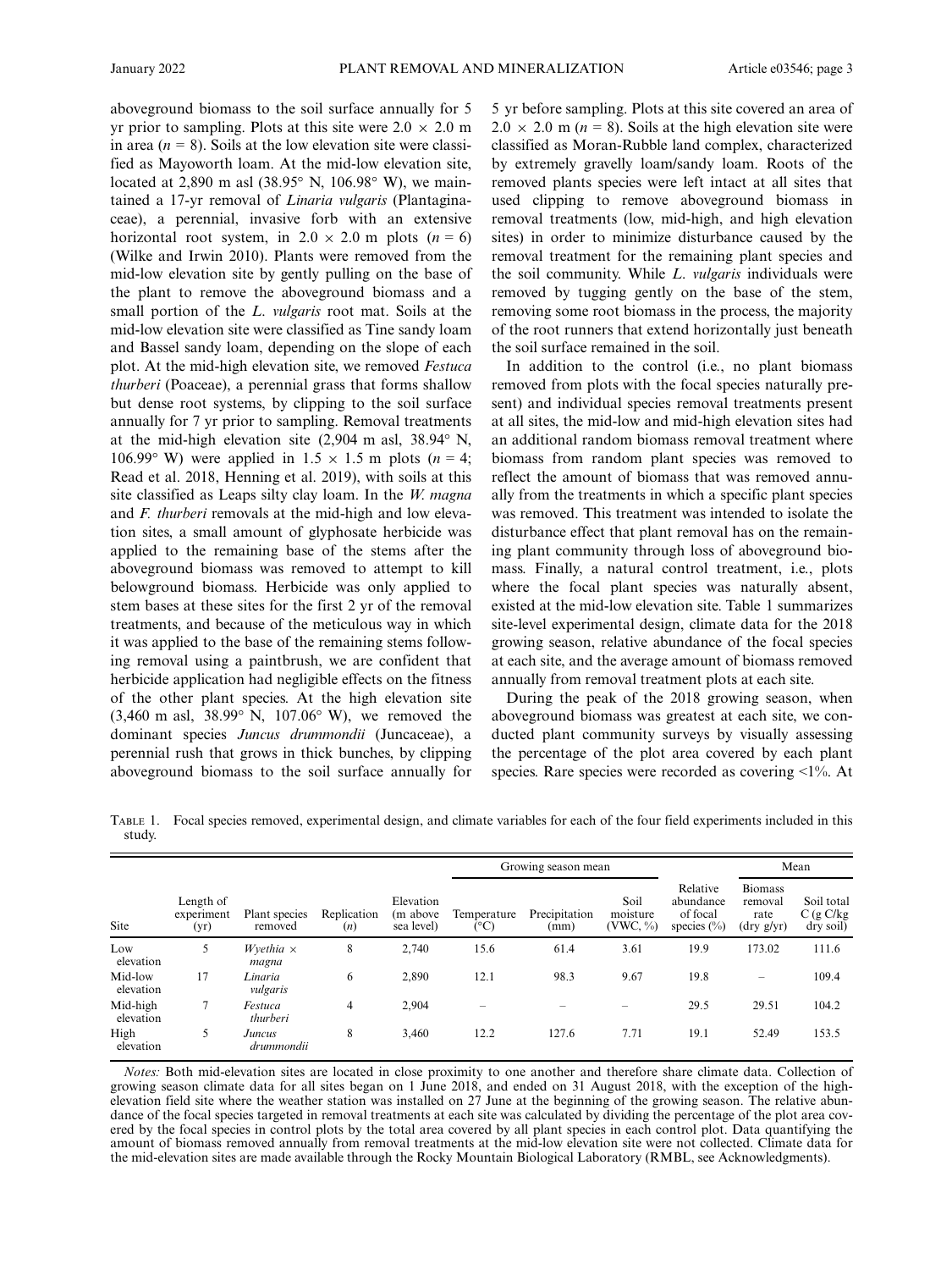the low, mid-high, and high elevation sites, data were collected annually on the amount of plant biomass removed from each plot that received a removal treatment by collecting removed biomass in paper bags and drying the plant biomass for 48 h at 60°C. We calculated the average amount of biomass removed annually from each plot by pooling the total amount of biomass removed over the entire length of the experiment at each site, and dividing this cumulative number by the length of each experiment in years (Table 1). On 23–25 July 2018, we took two separate soil cores (<15 cm deep), one for the potential mineralization incubation and one for extracellular enzyme assays, from random locations within each plot. Soil samples were refrigerated and transported to the University of Vermont, Burlington, Vermont, USA for processing. We sieved each sample to remove rocks and large plant material (>2 mm) and measured gravimetric water content (g  $H_2O/g$  dry soil) by drying 10 g of field-moist soil in an oven at 105°C for 48 h (Jarrell et al. 1999). We measured soil organic matter content using the loss on ignition method (SOM-LOI) by combusting oven-dried soil samples (105°C) at 550°C for 6 h, and then measuring SOM-LOI (g C/kg dry soil) by quantifying the mass difference between oven-dried and combusted soil samples (Hoogsteen et al. 2015).

To measure the effect of plant removal on potential C and N mineralization in soils under standardized environmental conditions, we conducted a 30-d laboratory incubation of soils exposed to ideal moisture and temperature conditions (30% volumetric water content, 20°C) (Robertson et al. 1999). Thirty percent volumetric water content was the maximum soil moisture content recorded during the growing season at these four sites in the two years preceding this study, so this moisture threshold was chosen to represent ideal but realistic conditions under which we could investigate the full capacity of the microbial community in sampled soils to mineralize C and N. We divided field-moist soil samples from each plot into paired 10-g subsamples. One subsample was extracted immediately using a 2.0 mol/L KCl solution to measure extractable  $NH_4^+$  and  $NO_3^-$ . We incubated the second subsample in the dark for 30 d in 1-L clear, glass jars fitted with rubber septa in the metal lid. We measured the  $CO<sub>2</sub>$  evolved in the headspace of the jars via direct injection by using a syringe to sample the air in each sealed jar and injecting 7 mL of air into a LI-COR 7810 trace gas analyzer (LI-COR Instruments, Lincoln, Nebraska, USA) at six time points (days 1, 2, 4, 8, 16, and 30 of the incubation) to track potential C mineralization ( $\mu$ g C g dry soil<sup>-1</sup> $\cdot$ d<sup>-1</sup>). At the completion of the incubation, we extracted the incubated soil subsample with 2 mol/L KCl to again measure the concentration of extractable  $NO_3^$ and  $NH_4^+$ . We measured the concentration of  $NO_3^-$  and  $NH_4^+$  in the extractions colorimetrically (Doane and Horwath 2003) using a Synergy HT microplate fluorimeter/spectrophotometer (Synergy HT, Biotek, Winooski, Vermont, USA). We then calculated total N

mineralization rates by subtracting the sum of  $NO<sub>3</sub><sup>-</sup>$  and  $NH_4^+$  (i.e., inorganic N) in the initial subsample from the sum of extractable inorganic N in the final subsample and dividing the amount of inorganic N produced during the reaction by the length of the incubation in days  $(mg \text{ N} \cdot \text{kg} \text{ dry soil}^{-1} \cdot \text{d}^{-1}).$ 

In addition to a laboratory incubation of soils to measure N and C mineralization rates, we measured the activities of six different soil extracellular enzymes to understand how plant removal impacts potential microbial activity. Using the protocol established by Saiya-Cork and Sinsabaugh (2002), we assayed the carbon degrading enzymes  $\alpha$ -glucosidase (AG),  $\beta$ -glucosidase (BG), cellobiohydrolase (CBH), and  $\beta$ -Xylosidase (XYL),  $nitrogen-acquiring$  enzyme  $\beta$ -N-acetylglucosaminidase (NAG), and phosphorus-acquiring enzyme acid phosphatase (PHOS). All assays were performed by incubating enzymes in a soil slurry prepared with a buffered solution (pH 5.0 sodium acetate buffer) at an ideal temperature (20.0°C) with non-limiting amounts of substrate. Following incubation, potential enzyme activities were quantified using a Synergy HT microplate spectrophotometer (Biotek).

To analyze shifts in plant community structure in response to the plant removal treatments across the elevational gradient, we performed nonmetric multidimensional scaling (NMDS) on the plant community survey data in each plot using the metaMDS function in the vegan: Community Ecology Package in R package (Oksanen 2019) with distance between plant communities in plots within the same treatment calculated according to the modified Gower (altGower) method (Anderson and Ellingsen 2006). We performed a permutational multivariate analysis of variance using the adonis function in the vegan package with two thousand permutations to quantify the extent to which the removal treatment explains dissimilarity between communities. To calculate dissimilarity among plant communities at each site and with the removal treatments,we chose to use the modified Gower method (Anderson et al. 2006; altGower in the vegdist function in the vegan package). The modified Gower method for calculating dissimilarity between communities is most appropriate for our study because it explicitly weights an order-ofmagnitude change in abundance equivalent to a change in species composition. This feature is important because this analysis relies on our ability to detect changes in abundance driven by our removal treatments despite high turnover in species composition across the elevational gradient that would overwhelm changes in abundance in most other dissimilarity indices that consider abundance (Anderson et al. 2006). Finally, we used the betadisper function to evaluate the homogeneity of variances in community structure across treatment groups to understand how the removal treatments, and separately, site, affect the variation in plant community structure. This test calculates the average linear distance between individual plots within a treatment group and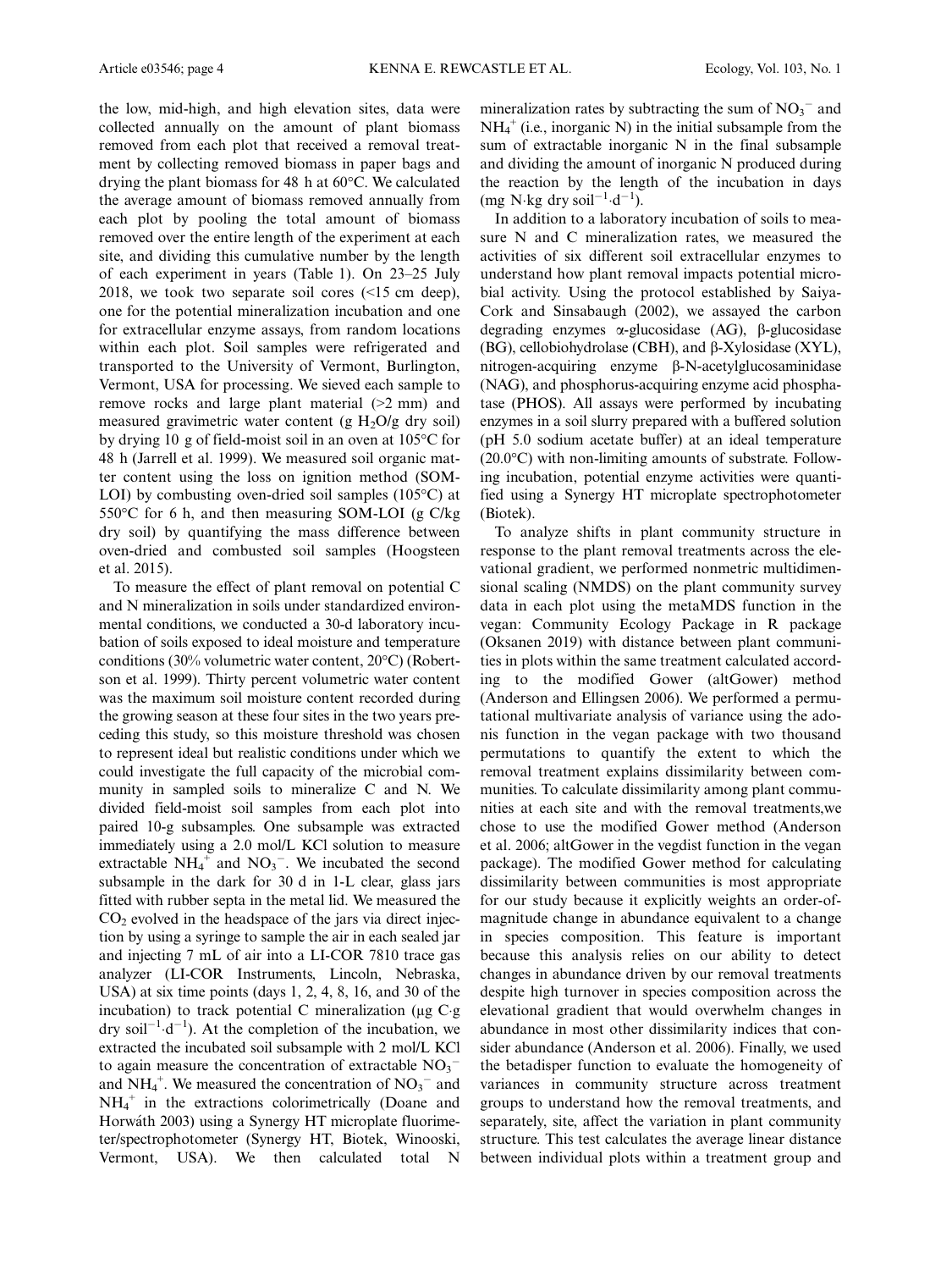the within-group centroid, which represents the median community structure for that group.

To measure the impact of plant removal on potential C and N mineralization, potential soil enzyme activity, and SOM-LOI content, we performed ANOVAs using the Anova function in the car package to measure the extent to which elevation, removal treatment (dominant species removal vs. non-removal), and the interaction between these two variables explained variation in C or N mineralization (Fox and Weisberg 2019). To account for heteroscedasticity in potential N mineralization rates among removal treatment and site groups, we used a White-adjustment for corrected standard errors within the Anova function (White 1980). Additionally, to understand if the effect of species removal on mineralization rates was mediated by simply the removal of aboveground biomass, we again conducted ANOVAs to analyze variation in potential mineralization rates across removal treatments using only the mid-low and midhigh elevations where random biomass removal treatments were applied. To further understand whether potential mineralization rates were influenced by the amount of biomass removed from each plot, we analyzed linear relationships between average biomass removed annually from each plot and the residual variation in C and N mineralization after accounting for the effects of removal treatments and site. Finally, we conducted an ANOVA using only the mid-low elevation plots that included a treatment where the focal species, L. vulgaris, was naturally absent to analyze the similarity between mineralization rates in focal species removal plots and mineralization rates in plots where the focal species was absent. A high degree of similarity between potential mineralization rates in removal treatment plots and focal species absent plots would lend support to one of the hypotheses proposed by Díaz et al. (2003), that the impact of removing a species from a system is mediated by the loss of functions or influence uniquely attributed to that plant species. To understand how site and removal treatment impact variation among potential C and N mineralization rates, we also performed modified Levene's tests (applying an ANOVA test to the absolute deviation of each observation from the group median) using the levene.test function in the lawstat package (Brown and Forsythe 1974, Gastwirth et al. 2019). All statistical analyses were performed in RStudio (R version 3.6.3; Rstudio Team 2016).

## **RESULTS**

Plant species removal marginally decreased the magnitude of potential N mineralization rates by 27%  $(F<sub>1,43</sub> = 3.32, P = 0.075)$  and significantly decreased the variation in potential N mineralization ( $P = 0.016$ ), regardless of plant species removed or climate at each elevation (Fig. 1A). Neither site  $(F_{3,43} = 0.84,$  $P = 0.481$ ) nor the interaction between site and removal treatment ( $F_{3,43} = 0.35$ ,  $P = 0.791$ ) significantly affected N mineralization. Variation in potential N mineralization rates within a single site was relatively homogenous across the elevational gradient ( $P = 0.462$ ). Conversely, potential C mineralization rates varied significantly across the elevational gradient ( $F_{3,42} = 5.31$ ,  $P = 0.003$ ), with notably higher C mineralization rates at the high elevation site confirmed by a Tukey HSD test (Fig. 1B). Plant species removal tended to decrease potential C mineralization rates by 9% ( $F_{1,42} = 3.22$ ,  $P = 0.08$ ), whereas the interaction of site and plant removal treatment had no discernible impact on potential C mineralization rates  $(F_{3,42} = 0.57, P = 0.637)$ . Rates of C mineralization over the course of the incubation showed consistent patterns across all treatments and sites, with  $CO<sub>2</sub>$  efflux peaking during the first days of the incubation and stabilizing at a lower mineralization rate after the first week of the incubation (Appendix S1: Fig. S1). SOM content, measured via LOI, reflected the same pattern as potential C mineralization rates, where SOM-LOI was greatest at the high elevation site  $(F_{3,42} = 3.93,$  $P = 0.015$ ) with no detectable response to removal treatments  $(F_{1,42} = 1.00, P = 0.322)$  nor an interaction between removal treatments and site  $(F_{3,42} = 0.52)$ ,  $P = 0.669$ ) (Appendix S1: Fig. S2). We did not find an effect of site or removal treatment on the variation in potential C mineralization rates within a treatment group at each site (site  $P = 0.349$ , removal treatment  $P = 0.112$ .

While the activity of all soil extracellular enzymes differed significantly across the elevational gradient (AG  $P = 0.002$ , BG  $P < 0.001$ , CBH  $P = 0.007$ , XYL  $P = 0.010$ , NAG  $P < 0.001$ , PHOS  $P < 0.001$ ), we did not detect a response of potential soil enzyme activity to the plant removal treatments  $(AG \t P = 0.232, BG$  $P = 0.113$ , CBH  $P = 0.241$ , NAG  $P = 0.533$ , PHOS  $P = 0.220$ , with the exception of XYL activity that decreased marginally with plant removal  $(F<sub>1,36</sub> = 3.65)$  $P = 0.064$ ; Appendix S1: Fig. S3). Activity of NAG, a nitrogen degrading enzyme, and XYL, a carbon degrading enzyme involved in the breakdown of hemicellulose, both showed significant differences in response to the interaction between site and removal treatment (NAG  $F_{3,41} = 3.55$ ,  $P = 0.023$ ; XYL  $F_{3,36} = 4.33$   $P = 0.010$ ).

Plant species removal at all sites had only a marginal impact on plant community structure  $(F<sub>1,43</sub> = 1.81)$ ,  $P = 0.060$ , but community structure shifted significantly across the elevational gradient, largely driven by species turnover  $(F_{3,43} = 7.76, P < 0.001;$  Fig. 2). We did not detect a significant interactive effect between plant removal treatment and site on plant community structure  $(F_{3,43} = 0.054, P = 0.125)$ . Overall, site, removal treatment, and the interaction of these two parameters explained 40% of the variation in plant community structure across all plots. Furthermore, neither site nor removal treatment altered the dispersion or within-group variation in plant community structure (site  $F_{3,47} = 1.23$ ,  $P = 0.310$ ; removal treatment  $F_{1,49} = 0.10 P = 0.750$ ; Appendix S1: Fig. S4).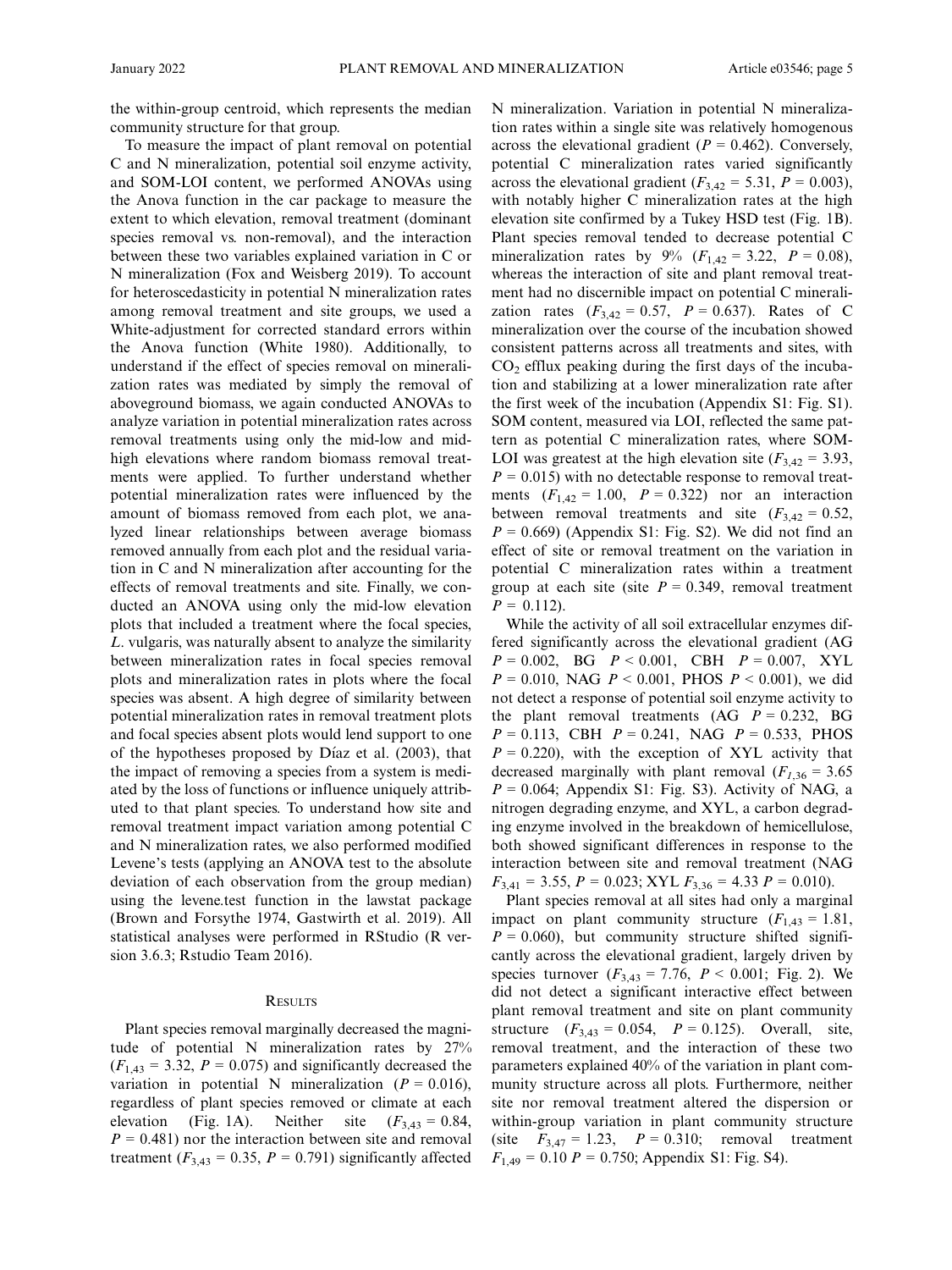

FIG. 1. (A) Plant removal decreased the variation in and, marginally, the magnitude of N mineralization rates. Site and the interaction between elevation and removal treatment had no discernible effect. (B) C mineralization rates varied significantly among sites and were marginally impacted by plant species removal while the interaction between site and species removal treatment did not significantly impact C mineralization rates. Crossbars indicate group medians.

Our comparison of plant community structure and potential soil mineralization rates in random biomass removal plots vs. focal plant species removal plots verified that the effect of removal treatments does not stem from biomass removal alone. However, we could not detect a distinct effect of plant removal on plant community structure or potential mineralization rates in data from this subset of field sites. When analyzing the plant community structure at the two sites that included random biomass removal treatments (mid-high and midlow elevation sites), we found only a marginally significant difference in plant community dissimilarity across removal treatments ( $F_{2,23} = 1.45$ ,  $P = 0.083$ ) and did not find a significant change in the distribution of variation in plant community structure in response to either of the removal treatments ( $F_{2,26} = 0.135$ ,  $P = 0.875$ ). Likewise, potential C mineralization ( $F_{2,22} = 0.68$ ,  $P = 0.519$ ) and potential N mineralization  $(F_{2,23} = 0.98, P = 0.389)$ were seemingly unaffected by removal treatments, and mineralization rates in random biomass removal plots were indistinguishable from the rates in control plots (C mineralization  $P = 0.750$ , N mineralization  $P = 0.667$ and species removal plots (C mineralization  $P = 0.928$ , N mineralization  $P = 0.912$ ). Linear regressions correlating the amount of biomass removed annually with the residual variation in N and C mineralization rates after accounting for the effects of site and removal treatment further supported our finding that the amount of aboveground biomass removed was not significantly correlated with belowground mineralization rates in these meadow ecosystems (C mineralization  $P = 0.588$ , N mineralization  $P = 0.455$ ). These results indicate that the mechanism driving changes in belowground ecosystem function in response to plant removal treatments stems beyond loss of aboveground biomass.

By isolating the mid-low elevation site "natural removal control" plots where the focal species, L. vulgaris, was naturally absent from plots, our results showed that none of our removal treatments had a discernible effect on any plant community properties or ecosystem function rates as measured above (community dissimilarity  $F_{3,18} = 0.86$ ,  $P = 0.735$ ; community dispersion  $F_{3,18} = 0.48$ ,  $P = 0.703$ ; potential C mineralization  $F_{3,17} = 1.41$ ,  $P = 0.275$ ; potential N mineralization  $F_{3,18} = 0.83, P = 0.494$ . Furthermore, potential C mineralization and N mineralization in the plots where L. vulgaris was naturally absent were indistinguishable from potential mineralization rates in control plots (C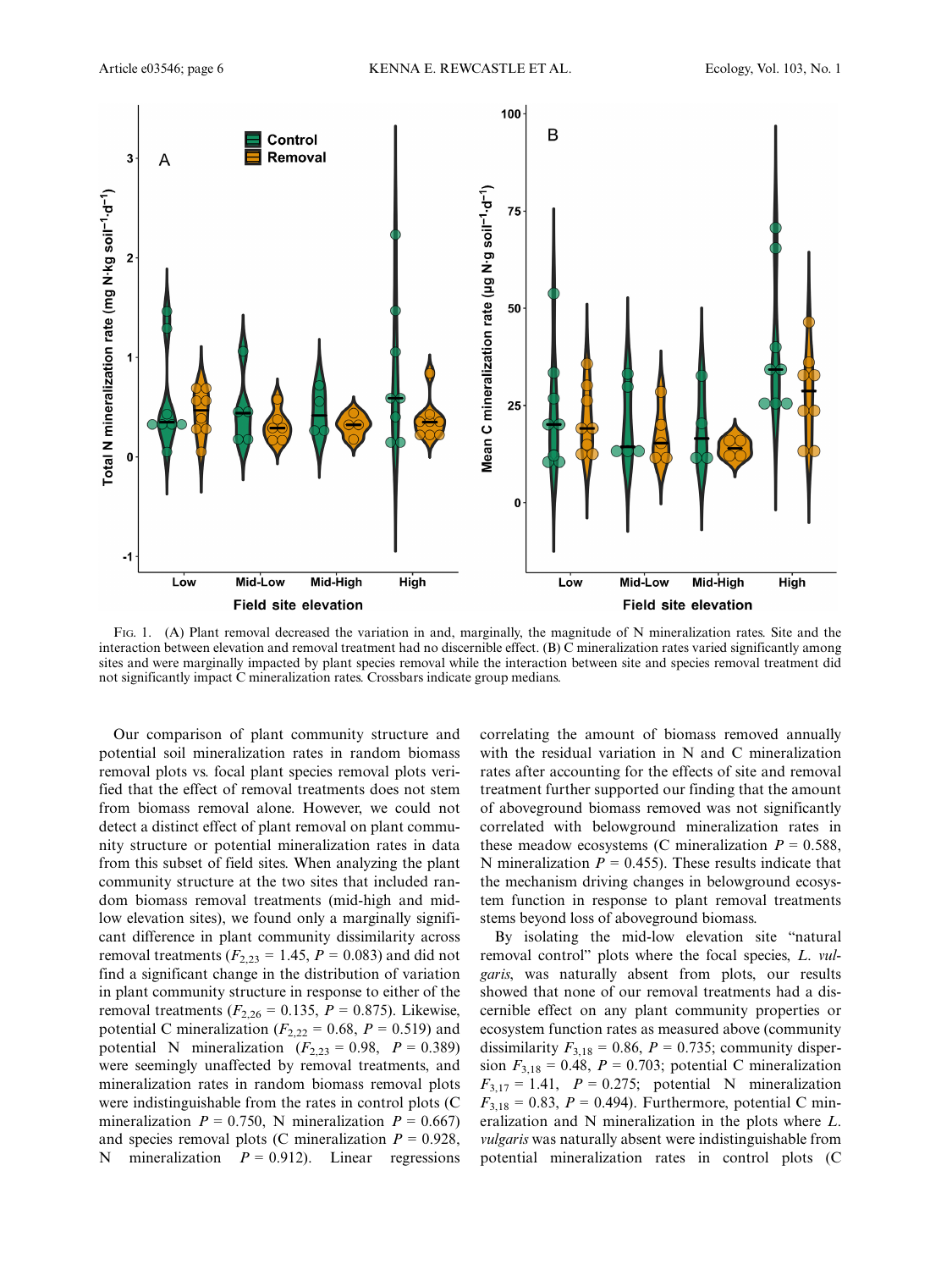

FIG. 2. A nonmetric multidimensional scaling (NMDS) ordination of plant community structure in response to plant removal treatments at four different sites along an elevational gradient. Polygons encompass communities in all plots within a specific removal treatment at each site. Teal polygons indicate control treatments, gold polygons encompass communities that received the plant removal treatment, blue polygons indicate the random biomass removal treatment, and the gray polygon at the mid-low elevation site indicates a natural removal control treatment where the focal plant species, *Linaria vulgaris*, naturally did not occur. Community structure varied by site but only varied marginally with removal treatments and was not significantly impacted by an interaction between removal treatment and site.

mineralization  $P = 0.906$ , N mineralization  $P = 0.993$ and L. vulgaris removal plots (C mineralization  $P = 0.9997$ , N mineralization  $P = 0.905$ ), indicating that the effect of removing the dominant species cannot be attributed to the loss of the specific influence of this species on belowground processes.

#### **DISCUSSION**

By incubating soils sampled from plant species removal experiments spread across an elevational gradient, our results show that species removal consistently decreases the variation in potential N mineralization rates, with the magnitude of N mineralization rates in plant removal plots being marginally lower. These results were consistent across the entire elevational gradient, with no differences in potential N mineralization rates among sites, a finding that stands in contrast to our hypothesis that the effect of dominant plant species removal would be mediated by variation in climate and environmental stress across the elevational gradient. While potential C mineralization rates also decreased subtly with removal treatments, we found significantly higher mineralization rates at the high elevation site where soil moisture across the growing season is relatively higher. This result likely reflects SOM content across the elevational gradient, where potential C mineralization rates were highest at the high elevation site where SOM content was significantly greater than at all other sites (Appendix S1: Fig. S2). We also found that variation in soil potential N mineralization rates was significantly lower in the plant species removal treatment, indicating convergence in potential N mineralization with the loss of a plant species regardless of its identity. Interestingly, we observed these changes in belowground processes in response to plant species removal despite little to no change in overall plant species composition and potential extracellular enzyme activity with the removal of a focal species in each ecosystem.

Why might there be an interactive effect of elevation and removal on XYL and NAG enzyme activities? We suspect that shifts in NAG activity in response to removal might be sensitive to the changes in edaphic properties like soil total C and soil moisture that vary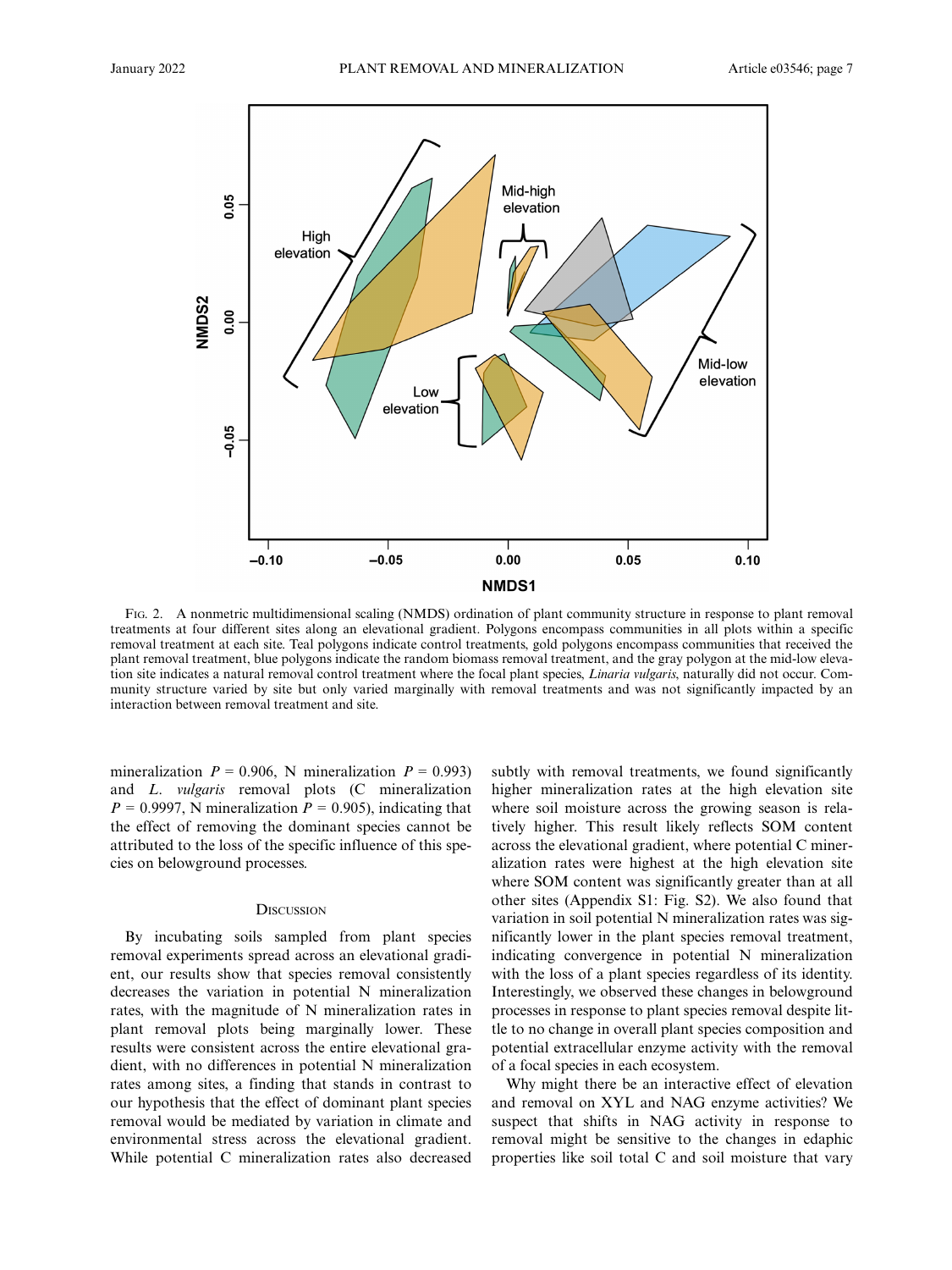across the elevational gradient. The NAG activity patterns revealed here likely mirror our N mineralization results because this enzyme is a key agent in the nitrogen mineralization process. Additionally, the interactive effects of site and removal treatment might be linked to the functional identity of the plant species removed at each site. XYL enzymes hydrolyze specific linkages in b- (1,4)-xylose compounds found in the cell walls of plant species. Because the cell walls of monocot species substitute a different xylan compound as the structural backbones of cell walls, the biomass of dicot species contains more of the  $\beta$ -(1,4)-xylose XYL substrate (Hatfield and Rancour 2017). Therefore, removal of a monocot (as at the high and mid-high elevational sites) vs. the removal of a dicot (mid-low and low elevational sites) could have contrasting effects on the synthesis and activity of extracellular enzymes like XYL that aid in the decomposition of lignocellulosic biomass.

Previous work in these meadow ecosystems revealed fairly strong resistance to change in both above- and belowground communities following F. thurberi removal, where plant community composition, communityweighted plant functional traits, and fungal colonization of plant roots showed no clear response to removal of the dominant species or nitrogen fertilization (Read et al. 2018, Henning et al. 2019). Alpine ecosystems experience frequent disturbances at a variety of scales, from burrowing mammals to avalanches and landslides, possibly conditioning these ecosystems and the plant and soil communities that inhabit montane meadows to a relatively large degree of disturbance, resulting in resilience to more minor disturbances like plant species removal. These results also suggest that plant species loss impacts belowground processes by some other mechanism beyond the loss of the specific influence of the removed plant species on belowground nutrient cycling.

By comparing the response of potential N mineralization to removal of four distinct species along an elevational gradient, we can discern between the mechanisms by which plant removal might impact ecosystem function proposed by Díaz et al. (2003). Because removal decreased potential N mineralization at all field sites, regardless of the functional identity of the plant species removed, our results suggest that this ecosystem response is not due to the loss of the influence of a particular species, eliminating the first mechanism as a plausible explanation. When considering the "natural removal control" plots at the mid-low elevation, we find that any response of N mineralization rates to the removal of this species was not due to the loss of a specific function performed by the removed species, L. vulgaris, because N mineralization rates did not differ between plots where L. vulgaris was present and plots where L. vulgaris was naturally absent. The results from our analysis of shifts in the structure of the plant communities in each experiment in response to removals (Fig. 1A) showed that the removal treatment had only a marginal effect on plant community structure, making it

unlikely that community re-assembly following removal could be driving the shift in ecosystem function found here. Finally, potential N mineralization rates did not differ significantly between control plots and random biomass removal plots, indicating that disturbance is also unlikely to be the dominant driver of shifts in potential N mineralization rates in response to removal. Our experimental design therefore allows us to speculatively rule out all three of the mechanisms that drive removal effects as proposed by Díaz et al. (2003), so we turn to other more indirect mechanisms that might drive variation in mineralization rates following species removal.

Plant removal may have several indirect impacts on belowground microbial processes that could explain our results. Removals across all experiments were conducted by either clipping aboveground biomass of the removed species to ground level, or by gently pulling on aboveground biomass to break shoots from the extensive network of belowground roots, as in the L. vulgaris removal. This method of removal leaves much of the belowground biomass of the removed plant behind, potentially constituting a significant pool of N that is immobilized in plant root litter. Several studies estimate that root mean residence time is approximately four years for fine roots in ecosystems characterized by a  $-1.8-2.7$ °C range in mean annual temperature (Gill and Jackson 2000, Leifeld et al. 2015), and root turnover in grasslands globally is limited by precipitation (Wang et al. 2019). Estimates of fine root decomposition in arid grasslands with precipitation regimes similar to the climate of this study system indicate that as much as 60% of root biomass remains after 4–10 yr of decomposition, immobilizing 60% of the N content of root litter at the onset of decomposition (Parton 2007). Delay in root decomposition following the onset of plant removal could lead to a short-term decrease in the size of the soil N pool that is available to microbes and plants until the roots of removed plants are decomposed. Our data lend some support to this explanation when N mineralization rates are analyzed within the context of each individual experiment across the elevational gradient. Results from the mid-low elevation site, where L. vulgaris has been actively removed for 17 yr, show no effect of removal, or any of other treatments, on potential N mineralization rates, possibly indicating that the legacy of the removal treatment has faded as roots have decomposed following removal to release N immobilized in belowground L. vulgaris root litter. In contrast, the effect of species removal on soil N mineralization rates remains across all three younger experiments. Immobilization of N in belowground root litter might therefore be a mechanism by which loss of species locally could reduce ecosystem N cycling in the short term.

Species removal likely affects ecosystem function more generally by reducing ecosystem resilience to climatic extremes (Tilman and Downing 1994). This response to species removals may be a belowground manifestation of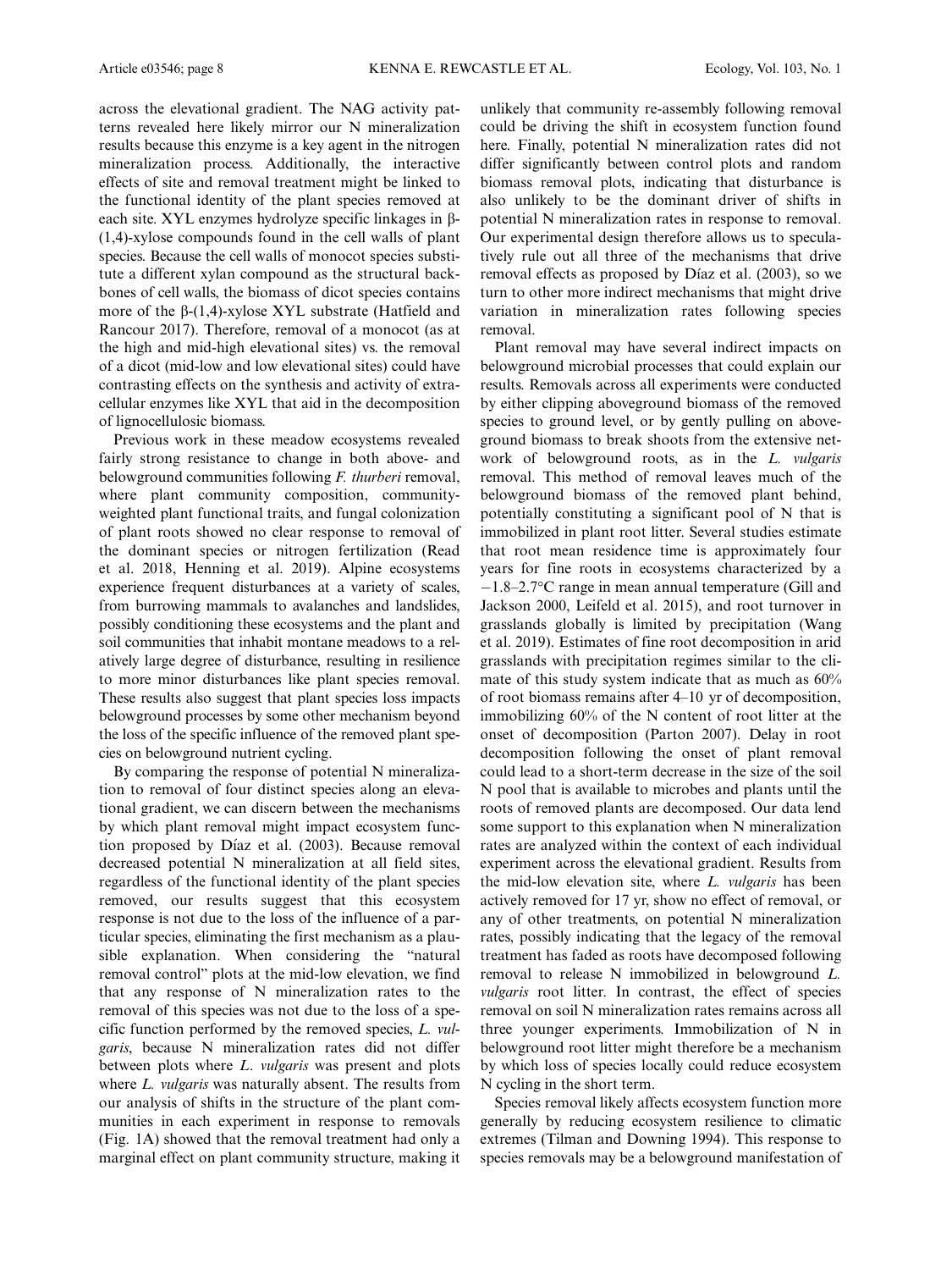an effect that Kardol et al. (2018) found in a long-term plant removal experiment where plant species loss led to greater temporal variability in aboveground plant biomass. Perhaps plant species loss leads to similar variability belowground where properties such as soil microbial community composition, microbial biomass, or microbial activity and carbon use efficiency in communities that have lost plant species are especially vulnerable to climatic extremes, driving marked shifts in belowground processes that are not seen in more diverse and resilient communities. Heightened temporal variability of aboveand/or belowground ecosystem components in response to species loss may also negatively impact ecosystem resilience (Oliver 2015). As 2018 was an especially dry summer in our study area, loss of the ability of plant and microbial communities to function in spite of climatic events like a severe drought may explain lower mineralization rates in plant removal plots.

In conclusion, we found that removing the dominant plant species consistently reduces the variation in soil N mineralization rates, while marginally decreasing the magnitude of C and N mineralization rates, in alpine meadows. We find these changes to belowground function in response to plant removal despite only subtle shifts in aboveground plant community structure and no clear changes in extracellular enzyme activity in response to removal. While our results are limited in their ability to pinpoint a clear mechanism by which species loss affects potential soil mineralization rates, the results do offer an unexpectedly simple pattern describing the overall effect of species loss on soil N and C cycling that holds across an elevational gradient. Moreover, our study offers insight into how loss of aboveground plant species might indirectly impact belowground processes with implications for ecosystem function in a future world characterized by global change.

#### **ACKNOWLEDGMENTS**

We would like to thank Pamela Templer and all reviewers of our manuscript for their thoughtful comments and valuable feedback. This study was partially supported by a Semper Ardens grant from the Carlsbergfondet and by a Catalyst Grant from the Gund Institute for Environment at the University of Vermont. Installation, maintenance and publication of data from the RMBL weather stations has been supported by NSF award (MRI-0821369) and DOE funding as well as ongoing operational support from RMBL, the Upper Gunnison River Water Conservancy District and the LBNL Science Focus Area 2.0 project. This research is also based upon work supported by the National Science Foundation Graduate Research Fellowship Program under Grant No. NSF-16-588 awarded to K. Rewcastle. Any opinions, findings, and conclusions or recommendations expressed in this material are those of the author(s) and do not necessarily reflect the views of the National Science Foundation. Author contributions: A. Classen, N. Sanders, J. Henning, Q. Read, and R. Irwin designed the field experiments that were sampled as part of this study. All authors contributed to maintaining the plant removal treatments and together collected annual estimates of biomass removed and plant community composition across all field sites. K. Rewcastle collected field samples, conducted laboratory analyses, and analyzed all data with support from A. Classen, N. Sanders, J. Henning, Q. Read, and R. Irwin. K. Rewcastle was primarily responsible for writing the manuscript with contributions and revisions from all coauthors.

## LITERATURE CITED

- Adler, P. B., H. J. Dalgleish, and S. P. Ellner. 2012. Forecasting plant community impacts of climate variability and change: when do competitive interactions matter? Journal of Ecology 100:478–487.
- Anderson, M. J., K. E. Ellingsen, and B. H. McArdle. 2006. Multivariate dispersion as a measure of beta diversity. Ecology Letters 9:683–693.
- Avolio, M. L., E. J. Forrestel, C. C. Chang, K. J. La Pierre, K. T. Burghardt, and M. D. Smith. 2019. Demystifying dominant species. New Phytologist 223:1106–1126.
- Baert, J. M., N. Eisenhauer, C. R. Janssen, and F. D. Laender. 2018. Biodiversity effects on ecosystem functioning respond unimodally to environmental stress. Ecology Letters 21:1191–1199.
- Bardgett, R. D., P. Manning, E. Morriën, and F. T. De Vries. 2013. Hierarchical responses of plant–soil interactions to climate change: consequences for the global carbon cycle. Journal of Ecology 101:334–343.
- Brooker, R. W. 2006. Plant–plant interactions and environmental change. New Phytologist 171:271–284.
- Brown, M. B., and A. B. Forsythe. 1974. Robust tests for the equality of variances. Journal of the American Statistical Association 69:364–367.
- Chapin III, F. S. 1998. Ecosystem consequences of changing biodiversity. BioScience 48:45–52.
- Classen, A. T., M. K. Sundqvist, J. A. Henning, G. S. Newman, J. A. M. Moore, M. A. Cregger, L. C. Moorhead, and C. M. Patterson. 2015. Direct and indirect effects of climate change on soil microbial and soil microbial-plant interactions: What lies ahead? Ecosphere 6:art130.
- Díaz, S., A. J. Symstad, F. Stuart Chapin, D. A. Wardle, and L. F. Huenneke. 2003. Functional diversity revealed by removal experiments. Trends in Ecology & Evolution 18:140–146.
- Doane, T. A., and W. R. Horwath. 2003. Spectrophotometric determination of nitrate with a single reagent. Analytical Letters 36:2713–2722.
- Fox, J. W., and B. Kerr. 2012. Analyzing the effects of species gain and loss on ecosystem function using the extended Price equation partition. Oikos 121:290–298.
- Fox, J., and S. Weisberg. 2019. An R companion to applied regression. Sage, Thousand Oaks, California, USA.
- García-Palacios, P., N. Gross, J. Gaitán, and F. T. Maestre. 2018. Climate mediates the biodiversity–ecosystem stability relationship globally. Proceedings of the National Academy of Sciences USA 115:8400–8405.
- Gastwirth, J. L., Y. R. Gel, W. L. Wallace Hui, V. Lyubchich, W. Miao, and Noguchi, K. 2019. lawstat: tools for biostatistics, public policy, and law. R package version 3.3. [https://](https://cran.r-project.org/web/packages/lawstat/index.html) [cran.r-project.org/web/packages/lawstat/index.html](https://cran.r-project.org/web/packages/lawstat/index.html)
- Gill, R. A., and R. B. Jackson. 2000. Global patterns of root turnover for terrestrial ecosystems. New Phytologist 147:13–31.
- Gilman, S. E., M. C. Urban, J. Tewksbury, G. W. Gilchrist, and R. D. Holt. 2010. A framework for community interactions under climate change. Trends in Ecology & Evolution 25:325–331.
- Grace, J. B., et al. 2016. Integrative modelling reveals mechanisms linking productivity and plant species richness. Nature 529:390–393.
- Hatfield, R. D., D. M. Rancour, and J. M. Marita. 2017. Grass cell walls: a story of cross-linking. Frontiers in Plant Science 7:2056.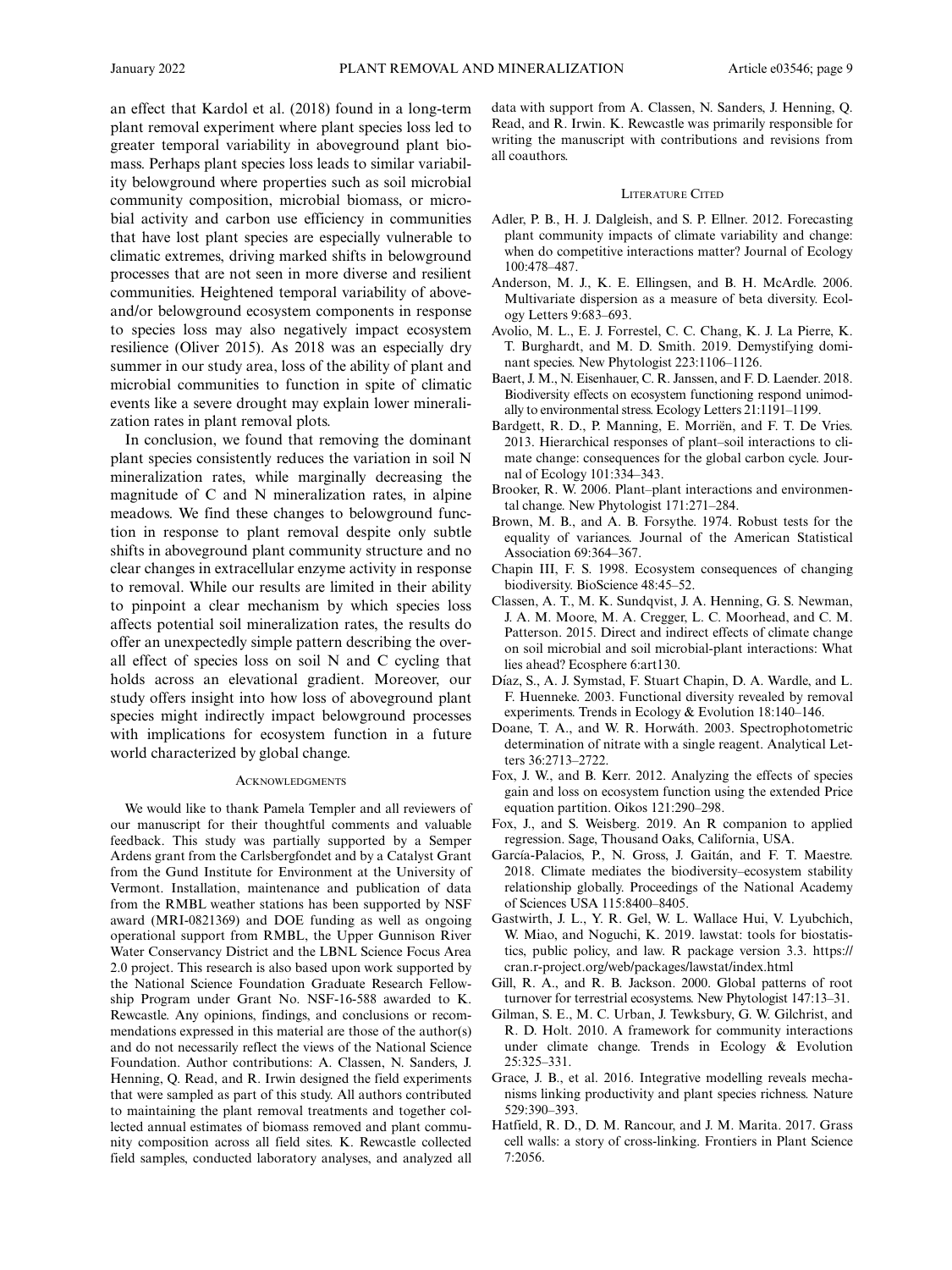- Henning, J. A., Q. D. Read, N. J. Sanders, and A. T. Classen. 2019. Fungal colonization of plant roots is resistant to nitrogen addition and resilient to dominant species losses. Ecosphere 10:e02640.
- Hoogsteen, M. J. J., E. A. Lantinga, E. J. Bakker, J. C. J. Groot, and P. A. Tittonell. 2015. Estimating soil organic carbon through loss on ignition: effects of ignition conditions and structural water loss. European Journal of Soil Science 66:320–328.
- Jarrell, W. M., D. E. Armstrong, D. F. Grigal, E. F. Kelly, H. C. Monger, and D. A. Wedin. 1999. Soil Water and Temperature Status. Pages 55–73 in G. P. Robertson, D. C. Coleman, C. S. Bledsoe, and P. Sollins, editors. Standard Soil Methods for Long-Term Ecological Research, Long-Term Ecological Research Network Series. Oxford University Press, Oxford, New York, USA.
- Johnson, D., G. K. Phoenix, and J. P. Grime. 2008. Plant community composition, not diversity, regulates soil respiration in grasslands. Biology Letters 4:345–348.
- Kaisermann, A., F. T. de Vries, R. I. Griffiths, and R. D. Bardgett. 2017. Legacy effects of drought on plant–soil feedbacks and plant–plant interactions. New Phytologist 215:1413–1424.
- Kardol, P., N. Fanin, and D. A. Wardle. 2018. Long-term effects of species loss on community properties across contrasting ecosystems. Nature 557:710–713.
- Klanderud, K. 2005. Climate change effects on species interactions in an alpine plant community. Journal of Ecology 93:127–137.
- Klanderud, K., and Ø. Totland. 2005. Simulated climate change altered dominance hierarchies and diversity of an alpine biodiversity hotspot. Ecology 86:2047–2054.
- Leifeld, J., S. Meyer, K. Budge, M. T. Sebastia, M. Zimmermann, and J. Fuhrer. 2015. Turnover of grassland roots in mountain ecosystems revealed by their radiocarbon signature: role of temperature and management. PLoS ONE 10:e0119184.
- Lyons, K. G., and M. W. Schwartz. 2001. Rare species loss alters ecosystem function—invasion resistance. Ecology Letters 4:358–365.
- McLaren, J. R., and R. Turkington. 2010. Ecosystem properties determined by plant functional group identity. Journal of Ecology 98:459–469.
- Naeem, S., L. J. Thompson, S. P. Lawler, J. H. Lawton, and R. M. Woodfin. 1995. Empirical evidence that declining species diversity may alter the performance of terrestrial ecosystems. Philosophical Transactions of the Royal Society of London. Series B: Biological Sciences 347:249–262.
- Ockendon, N., et al. 2014. Mechanisms underpinning climatic impacts on natural populations: altered species interactions are more important than direct effects. Global Change Biology 20:2221–2229.
- Oksanen, J., et al. 2019. Vegan: community ecology package. <https://cran.r-project.org/web/packages/vegan/index.html>
- Oliver, T. H., et al. 2015. Biodiversity and resilience of ecosystem functions. Trends in Ecology & Evolution 30:673–684.
- Parton, W., et al. 2007. Global-scale similarities in nitrogen release patterns during long-term decomposition. Science 315:361–364.
- Pugnaire, F. I., J. A. Morillo, J. Penuelas, P. B. Reich, R. D. ~ Bardgett, A. Gaxiola, D. A. Wardle, and W. H. van der Putten. 2019. Climate change effects on plant-soil feedbacks and consequences for biodiversity and functioning of terrestrial ecosystems. Science Advances 5:eaaz1834.
- Read, Q. D., J. A. Henning, A. T. Classen, and N. J. Sanders. 2018. Aboveground resilience to species loss but belowground resistance to nitrogen addition in a montane plant community. Journal of Plant Ecology 11:351–363.
- Rewcastle, K. E., J. A. Henning, Q. D. Read, R. E. Irwin, N. J. Sanders, and A. T. Classen. 2021. Effects of plant removal on

mineralization rates at the Rocky Mountain Biological Laboratory, Gunnison County, Colorado: 2018 ver 1. Environmental Data Initiative. [https://doi.org/10.6073/pasta/](https://doi.org/10.6073/pasta/11a8123a58cbb45d76c61fbb1f5b88d7) [11a8123a58cbb45d76c61fbb1f5b88d7](https://doi.org/10.6073/pasta/11a8123a58cbb45d76c61fbb1f5b88d7)

- Robertson, G. P., D. Wedin, P. M. Groffman, J. M. Blair, E. A. Holland, K. J. Nadelhoffer, and D. Harris. 1999. Soil carbon and nitrogen availability: nitrogen mineralization, nitrification, and soil respiration potentials. Pages 258–271 in G. P. Roberston, D. C. Coleman, C. S. Bledsoe, and P. Sollins, editors. Standard soil methods for long-term ecological research, long-term ecological research network series. Oxford University Press, Oxford, New York, USA.
- RStudio Team. 2016. RStudio: Integrated Development for R. RStudio, Boston, Massachusetts, USA.
- Saiya-Cork, K. R., R. L. Sinsabaugh, and D. R. Zak. 2002. The effects of long term nitrogen deposition on extracellular enzyme activity in an Acer saccharum forest soil. Soil Biology and Biochemistry 34:1309–1315.
- Smith, M. D., and A. K. Knapp. 2003. Dominant species maintain ecosystem function with non-random species loss. Ecology Letters 6:509–517.
- Sundqvist, M. K., N. J. Sanders, and D. A. Wardle. 2013. Community and ecosystem responses to elevational gradients: Processes, mechanisms, and insights for global change. Annual Review of Ecology, Evolution, and Systematics 44:261–280.
- Symstad, A. J., D. Tilman, J. Willson, and J. M. H. Knops. 1998. Species loss and ecosystem functioning: effects of species identity and community composition. Oikos 81:389–397.
- Tilman, D., and J. A. Downing. 1994. Biodiversity and stability in grasslands. Nature 367:363–365.
- Tilman, D., J. Knops, D. Wedin, P. Reich, M. Ritchie, and E. Siemann. 1997. The influence of functional diversity and composition on ecosystem processes. Science 277:1300–1302.
- Tilman, D., D. Wedin, and J. Knops. 1996. Productivity and sustainability influenced by biodiversity in grassland ecosystems. Nature 379:718–720.
- van der Putten, W. H., M. A. Bradford, E. P. Brinkman, T. F. J. van de Voorde, and G. F. Veen. 2016. Where, when and how plant–soil feedback matters in a changing world. Functional Ecology 30:1109–1121.
- Wang, J., J. Sun, Z. Yu, Y. Li, D. Tian, B. Wang, Z. Li, and S. Niu. 2019. Vegetation type controls root turnover in global grasslands. Global Ecology and Biogeography 28:442–455.
- Wardle, D. A., R. D. Bardgett, R. M. Callaway, and W. H. van der Putten. 2011. Terrestrial ecosystem responses to species gains and losses. Science 332:1273–1277.
- Wardle, D. A., K. I. Bonner, G. M. Barker, G. W. Yeates, K. S. Nicholson, R. D. Bardgett, R. N. Watson, and A. Ghani. 1999. Plant removals in perennial grassland: vegetation dynamics, decomposers, soil biodiversity, and ecosystem properties. Ecological Monographs 69:535–568.
- Wardle, D. A., M. J. Gundale, A. Jäderlund, and M.-C. Nilsson. 2013. Decoupled long-term effects of nutrient enrichment on aboveground and belowground properties in subalpine tundra. Ecology 94:904–919.
- Weaver, J. E. 1915. A study of the root-systems of prairie plants of Southeastern Washington. Plant World 18:227–248.
- White, H. 1980. A heteroskedasticity-consistent covariance matrix estimator and a direct test for heteroskedasticity. Econometrica 48:817–838.
- Wilke, B. J., and R. E. Irwin. 2010. Variation in the phenology and abundance of flowering by native and exotic plants in subalpine meadows. Biological Invasions 12:2363–2372.
- Zak, D. R., W. E. Holmes, D. C. White, A. D. Peacock, and D. Tilman. 2003. Plant diversity, soil microbial communities, and ecosystem function: Are there any links? Ecology 84:2042–2050.